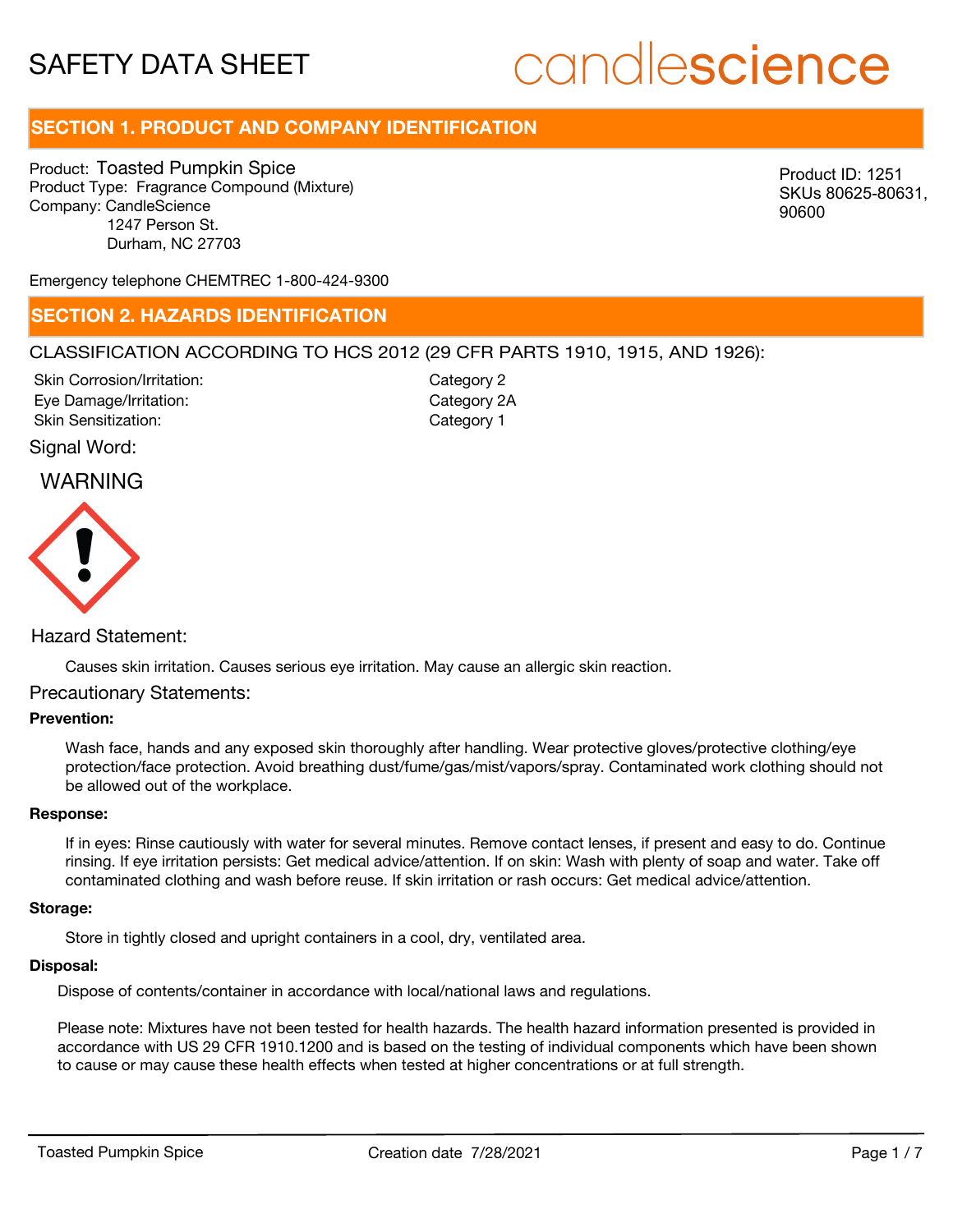# candlescience

# **SECTION 3. COMPOSITION/INFORMATION ON INGREDIENT**

| Hazardous components               | CAS No.        | Weight %  |
|------------------------------------|----------------|-----------|
| Coumarin                           | $91 - 64 - 5$  | $3 - 105$ |
| Benzyl benzoate                    | $120 - 51 - 4$ | $40 - 50$ |
| Cinnamaldehyde                     | $104 - 55 - 2$ | $10 - 20$ |
| Ethyl vanillin                     | $121 - 32 - 4$ | $5 - 10$  |
| β-Caryophyllene                    | $87 - 44 - 5$  | $1 - 3$   |
| Ethyl maltol                       | 4940-11-8      | $1 - 3$   |
| Vanillin                           | $121 - 33 - 5$ | $1 - 3$   |
| Butylated hydroxytoluene           | 128-37-0       | $1 - 3$   |
| Butylated hydroxytoluene           | 128-37-0       | $1 - 3$   |
| Piperonal                          | $120 - 57 - 0$ | $\leq 1$  |
| 2-Hydroxy-4-(octyloxy)benzophenone | 1843-05-6      | $\leq 1$  |
| Eugenol                            | $97 - 53 - 0$  | $\leq 1$  |
| alpha-Methylcinnamaldehyde         | $101 - 39 - 3$ | $\leq 1$  |
| Cinnamyl alcohol                   | $104 - 54 - 1$ | $\leq 1$  |
| Linalool                           | 78-70-6        | $\leq 1$  |
| Methyl cinnamate                   | 103-26-4       | $\leq$ 1  |
| Eucalyptol                         | 470-82-6       | $\leq 1$  |
| Acetyl propionyl                   | 600-14-6       | $\leq 1$  |
| d-Limonene                         | 5989-27-5      | $\leq 1$  |

# **SECTION 4. FIRST AID MEASURES**

#### Inhalation:

Move to fresh air. Call a physician if necessary.

#### Skin contact:

Remove and wash contaminated clothing before reuse. Wash off immediately with plenty of water. If skin irritation persists, call a physician.

#### Eye contact:

Rinse immediately with plenty of water, also under the eyelids, for at least 15 minutes. If eye irritation persists, consult a specialist.

#### Ingestion:

Rinse mouth. Give up to one cup of milk or water. Consult a physician.

### Most important symptoms: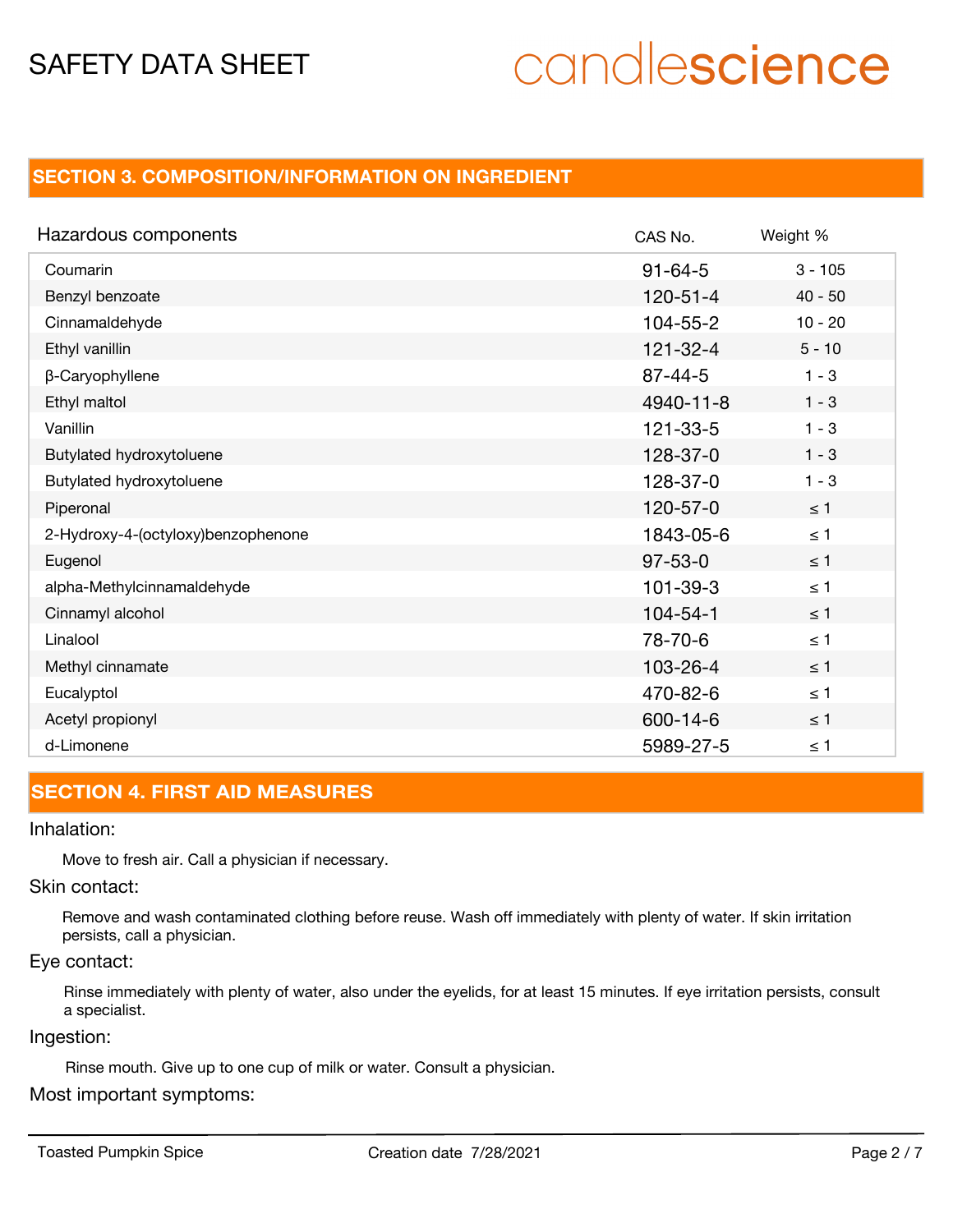# candlescience

N/A

## Indication of immediate medical attention:

Treat symptomatically.

#### General information:

When in doubt or if symptoms are observed, get medical advice.

## **SECTION 5. FIREFIGHTING MEASURES**

Suitable extinguishing media:

Foam, carbon dioxide, or dry chemical.

#### Unsuitable extinguishing media:

Avoid use of water in extinguishing fires.

#### Specific hazards:

During fire, gases hazardous to health may be formed. Do not allow run-off from fire fighting to enter drains or water courses.

#### Special fire fighting procedures:

Wear self-contained breathing apparatus for firefighting. Move containers from fire area if it can be done safely. Use water spray jet to protect personnel and to cool endangered containers.

# **SECTION 6. ACCIDENTAL RELEASE MEASURES**

#### Personal precautions, protective equipment and emergency procedures:

Evacuate personnel to safe areas. Remove all sources of ignition. Ensure adequate ventilation. Keep people away from and upwind of spill/leak. Wear appropriate protective equipment and clothing during clean-up.

#### Environmental precautions:

Do not allow to enter into soil/subsoil. Do not allow to enter into surface water or drains. Dispose of in accordance with local regulations. Local authorities should be advised if significant spillage cannot be contained.

#### Methods and materials for containment and cleaning up:

Soak up with inert absorbent material (e.g. sand, silica gel, vermiculite). Keep in suitable and closed containers for disposal. Clean contaminated floors and objects thoroughly while observing environmental regulations.

## **SECTION 7. HANDLING AND STORAGE**

#### Precautions for safe handling:

Avoid contact with skin and eyes. Avoid prolonged inhalation of vapors. Wash hands and other exposed areas with mild soap and water before eating, drinking or smoking and when leaving work. Handle in accordance with good industrial hygiene and safety practices.

Conditions for safe storage, including any incompatibilities:

Store in tightly closed and upright container in a cool, dry, ventilated area. Store away from light, heat, and sources of ignition.

# **SECTION 8. EXPOSURE CONTROLS/PERSONAL PROTECTION**

### Exposure Guidelines: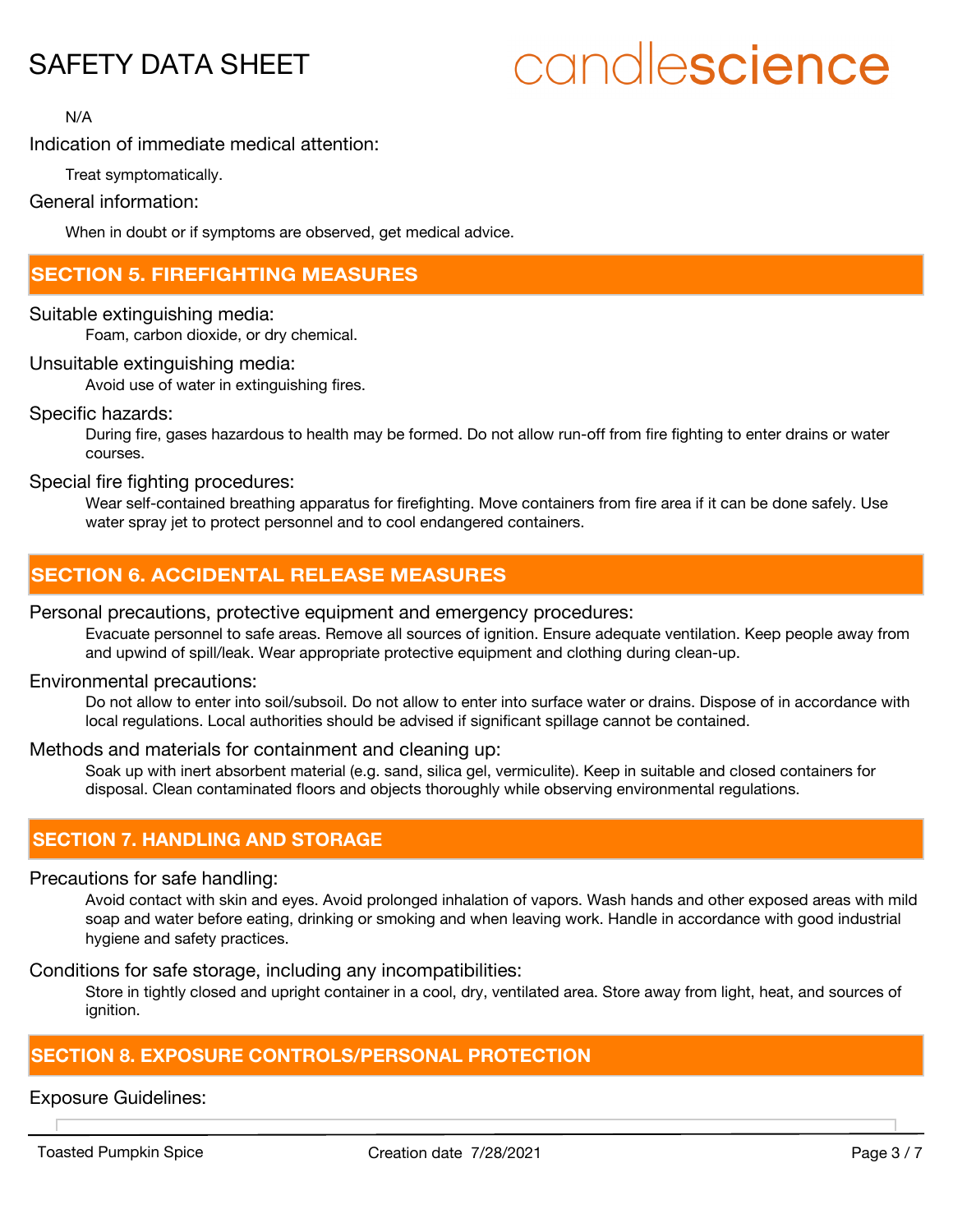# candlescience

US WEEL: Vanillin (CAS 121-33-5) TWA 10 mg/m<sup>3</sup>

ACGIH: Butylated hydroxytoluene (CAS 128-37-0) TWA 2 mg/m<sup>3</sup>

NIOSH REL: Butylated hydroxytoluene (CAS 128-37-0) TWA 10 mg/m<sup>3</sup>

NIOSH: Pocket Guide to Chemical Hazards: Butylated hydroxytoluene (CAS 128-37-0) TWA 10 mg/m<sup>3</sup>

OSHA PEL: Butylated hydroxytoluene (CAS 128-37-0) TWA 10 mg/m<sup>3</sup>

ACGIH: d-Limonene (CAS 5989-27-5) TWA 5 ppm

#### Appropriate Engineering Controls:

#### **Ventilation:**

Use engineering controls to maintain airborne levels below exposure limit requirements or guidelines. If there are no applicable exposure limit requirements or guidelines, use only with adequate ventilation. Local exhaust ventilation may be necessary for some operations.

#### Personal Protective Equipment:

#### **Eye protection:**

Ensure that eyewash stations and safety showers are close to the workstation location. Chemical resistant goggles must be worn.

#### **Hand protection:**

Wear chemical resistant gloves suitable for this material as determined by a hazard assessment. Gloves should be discarded and replaced if there is any indication of degradation or chemical breakthrough.

#### **Skin and body protection:**

Wear protective clothing suitable for this material as determined by a hazard assessment.

#### **Respiratory protection:**

Respiratory protection should be worn when workplace exposures exceed exposure limit requirements or quidelines. If there are no applicable exposure limits or guidelines, use an approved respirator where there is a potential for adverse effects, including but not limited to respiratory irritation or odor, where indicated or required by the exposure assessment. Selection of air-purifying or positive-pressure supplied air will depend on the results of the exposure assessment which includes an evaluation of the specific operations and the actual or potential airborne concentrations. The type of cartridge or filter to be used must be selected and approved for the chemical, class, or classes of chemicals likely to be encountered in the workplace. For emergency conditions, use an approved positive-pressure self-contained breathing apparatus.

#### **General hygiene considerations:**

Handle in accordance with good industrial hygiene and safety practice. Remove contaminated clothing and protective equipment before entering eating areas. Wash hands before breaks and immediately after handling the product.

## **SECTION 9. PHYSICAL AND CHEMICAL PROPERTIES**

| Appearance:     | Liquid                 |
|-----------------|------------------------|
| Color:          | Light yellow to yellow |
| Odor:           | Characteristic         |
| Odor threshold: | N/A                    |
| pH:             | N/A                    |
| Melting point:  | N/A                    |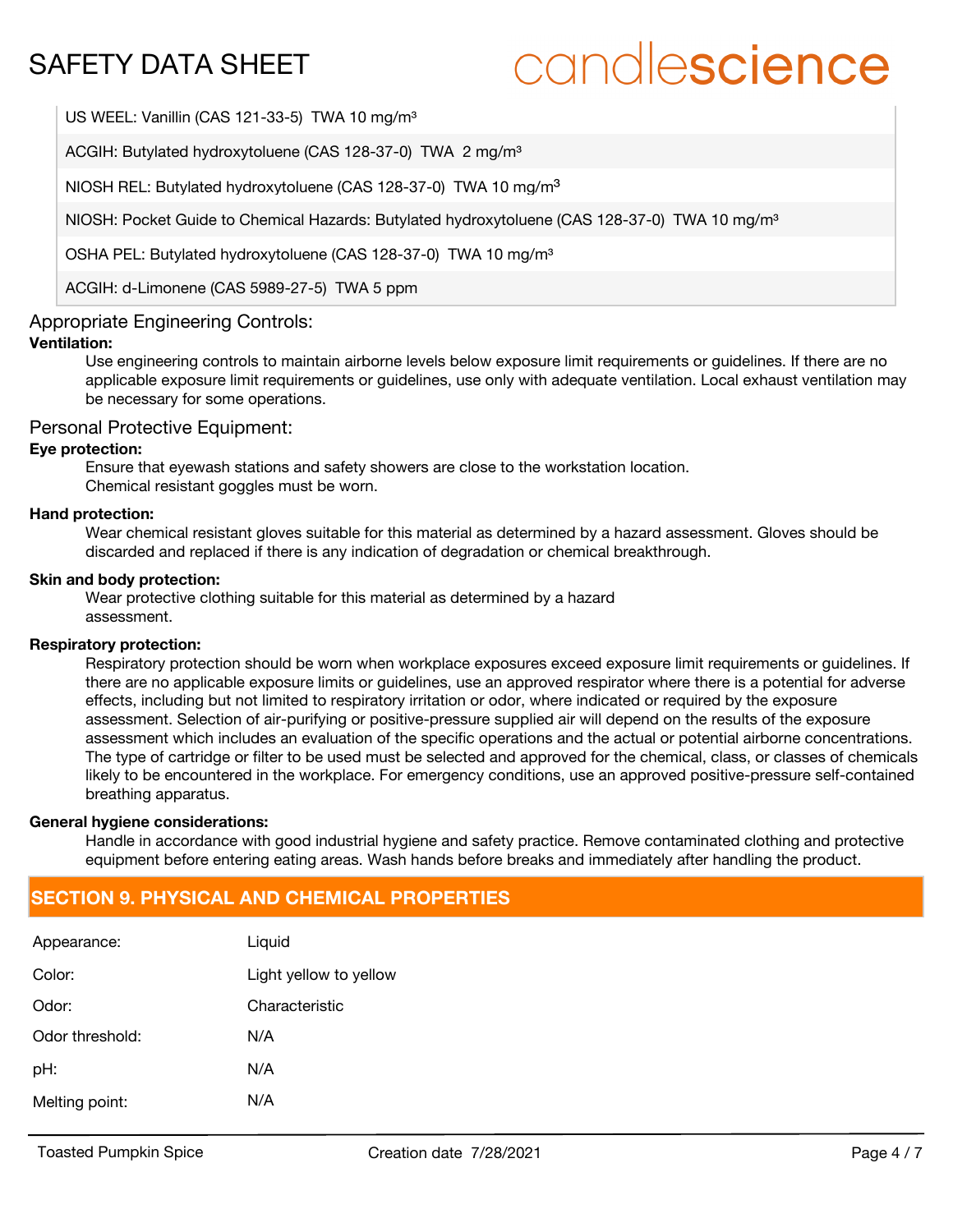# candlescience

| Boiling point:                                       | N/A                         |  |  |
|------------------------------------------------------|-----------------------------|--|--|
| Flashpoint:                                          | > 100 °C > 212 °F           |  |  |
| Evaporation Rate (Butyl Acetate = 1): $N/A$          |                             |  |  |
| Flammability (solid, gas):                           | N/A                         |  |  |
| Upper lower flammability or explosive limits:<br>N/A |                             |  |  |
| Vapor density (Air=1):                               | N/A                         |  |  |
| Vapor pressure:                                      | 0.082 mmHg@20 °C calculated |  |  |
| Specific gravity (H2O=1):                            | 1.0620 - 1.0720             |  |  |
| Solubility in water:                                 | N/A                         |  |  |
| Solubility in other solvents:                        | N/A                         |  |  |
| Partition coefficient: n-octanol/water:              | N/A                         |  |  |
| Auto-ignition temperature:                           | N/A                         |  |  |
| Decomposition temperature:                           | N/A                         |  |  |
| Kinematic viscosity:                                 | N/A                         |  |  |
| Dynamic viscosity:                                   | N/A                         |  |  |
| Explosive properties:                                | Not explosive               |  |  |
| Oxidizing properties:                                | Not oxidizing               |  |  |
| Refractive index:                                    | 1.5490-1.5550               |  |  |

# **SECTION 10. STABILITY AND REACTIVITY**

#### **Chemical stability:**

The product is stable and non-reactive under normal conditions of use, storage and transport.

#### **Possibility of hazardous reactions:**

Material is stable under normal conditions.

#### **Conditions to avoid:**

Heat, flames and sparks. Temperature extremes and direct sunlight.

#### **Incompatible materials:**

Strong oxidizing agents. Strong acids. Strong Bases.

#### **Hazardous decomposition products:**

No hazardous decomposition products are known.

## **SECTION 11. TOXICOLOGICAL INFORMATION**

#### **Acute oral toxicity:**

2027 mg/kg

#### **Acute dermal toxicity:**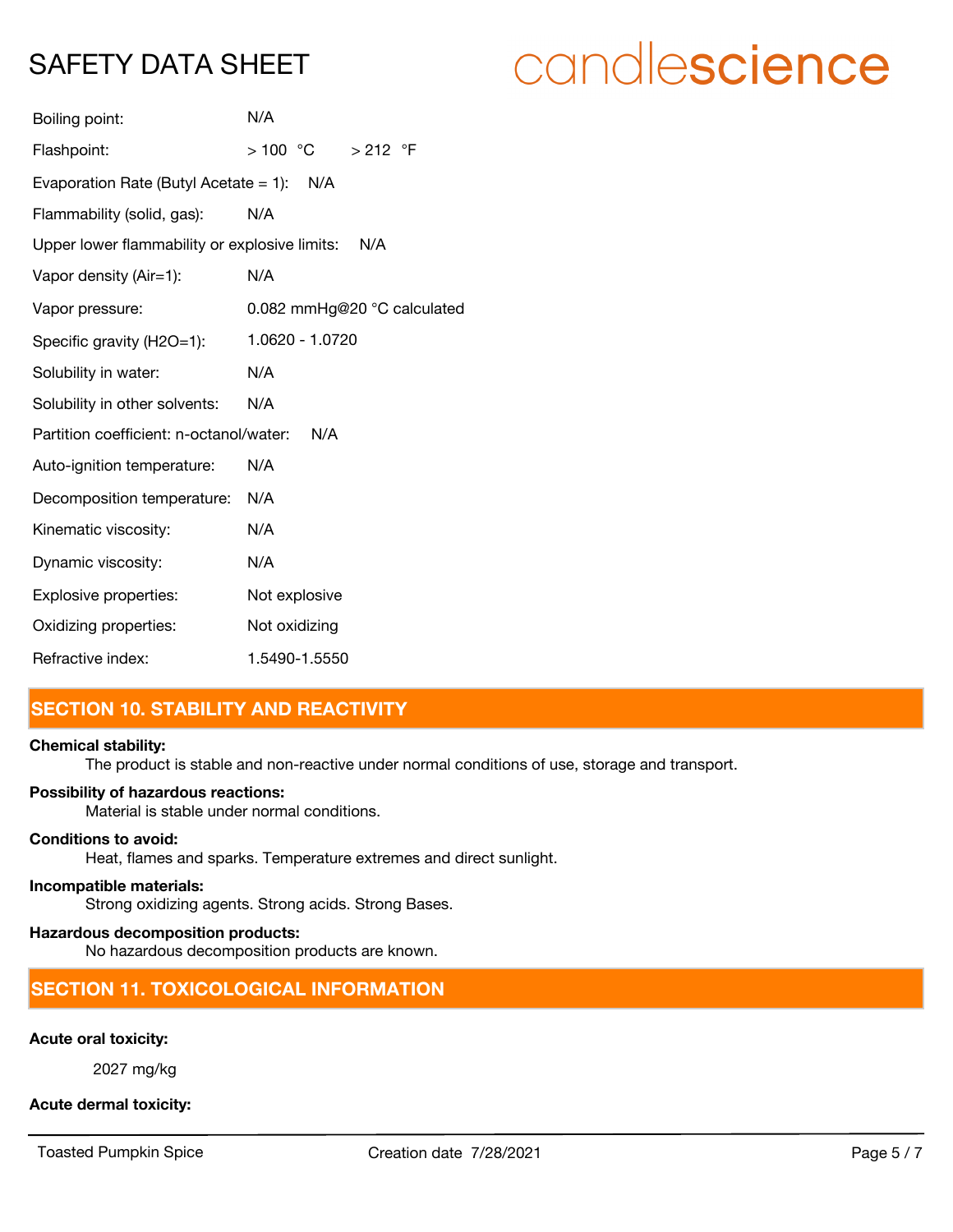3532 mg/kg

#### **Acute inhalation toxicity:**

N/A

**Skin corrosion/irritation:**

N/A

**Serious eye damage/eye irritation:**

N/A

#### **Respiratory or skin sensitization:**

N/A

#### **Mutagenicity:**

N/A

#### **Reproductive toxicity:**

N/A

#### **Carcinogenicity:**

This product does not contain any carcinogens or potential carcinogens as listed by OSHA, IARC or NTP

Please note: Mixtures have not been tested for health hazards. The health hazard information presented is provided in accordance with US 29 CFR 1910.1200 and is based on the testing of individual components which have been shown to cause or may cause these health effects when tested at higher concentrations or at full strength.

# **SECTION 12. ECOLOGICAL INFORMATION**

#### **Ecotoxicity:**

Toxic to aquatic life with long lasting effects.

#### **Persistence and Degradability:**

N/A

#### **Bioaccumulation:**

N/A

### **Other Adverse Effects:**

N/A

# **SECTION 13. DISPOSAL CONSIDERATIONS**

### **Disposal instructions:**

Collect and reclaim or dispose in sealed containers at licensed waste disposal site. Do not allow this material to drain into sewers/water supplies. Do not contaminate ponds, waterways or ditches with chemical or used container. Dispose of contents/container in accordance with local/regional/national/international regulations.

## **Local disposal regulations:**

Dispose in accordance with all applicable regulations.

# candlescience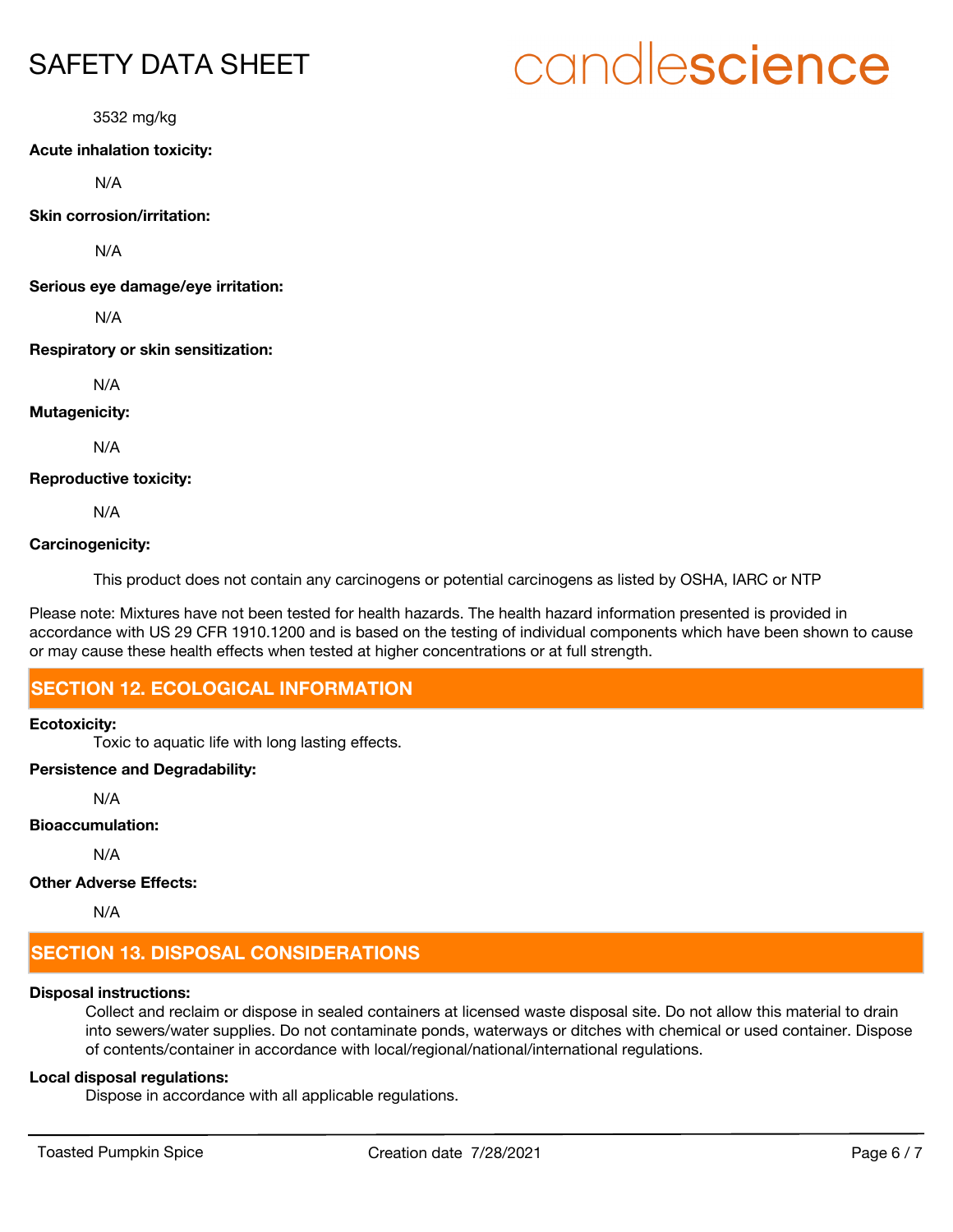# candlescience

#### **Hazardous waste code:**

The waste code should be assigned in discussion between the user, the producer and the waste disposal company.

#### **Waste from residues/unused products:**

Dispose of in accordance with local regulations. Empty containers or liners may retain some product residues. This material and its container must be disposed of in a safe manner.

#### **Contaminated packaging:**

Since emptied containers may retain product residue, follow label warnings even after container is emptied. Empty containers should be taken to an approved waste handling site for recycling or disposal.

| <b>SECTION 14. TRANSPORT INFORMATION</b> |                                                                                                          |  |
|------------------------------------------|----------------------------------------------------------------------------------------------------------|--|
| <b>IATA UN Number:</b>                   | 3082                                                                                                     |  |
| <b>IATA UN Proper Shipping Name:</b>     | Environmentally hazardous substance, liquid, n.o.s. (Benzyl benzoate AND 2,6-Di-<br>tert-butyl-p-cresol) |  |
| <b>IATA Transport Hazard Class:</b>      | $\boldsymbol{9}$                                                                                         |  |
| <b>IATA Packing group:</b>               | $\mathbf{III}$                                                                                           |  |
| <b>IATA Environmental Hazards:</b>       | N/A                                                                                                      |  |
| <b>IATA ERG Codes:</b>                   | N/A                                                                                                      |  |
| <b>IATA Special Precautions:</b>         | N/A                                                                                                      |  |
| <b>IATA Other Information:</b>           | N/A                                                                                                      |  |
| <b>IMDG UN Number:</b>                   | 3082                                                                                                     |  |
| <b>IMDG UN Proper Shipping Name:</b>     | Environmentally hazardous substance, liquid, n.o.s. (Benzyl benzoate AND 2,6-Di-<br>tert-butyl-p-cresol) |  |
| <b>IMDG Transport Hazard Class:</b>      | 9                                                                                                        |  |
| <b>IMDG Packing Group:</b>               | $\mathbf{III}$                                                                                           |  |
| <b>IMDG Environmental Hazards:</b>       | Yes                                                                                                      |  |
| <b>IMDG EMS:</b>                         | F-A, S-F                                                                                                 |  |
| <b>IMDG Special Precautions:</b>         | N/A                                                                                                      |  |
| <b>IMDG Transport in Bulk:</b>           | N/A                                                                                                      |  |

## **SECTION 15. REGULATORY INFORMATION**

### **TSCA:**

All components of this product are listed or excluded from listing on the TSCA inventory.

# **SECTION 16. OTHER INFORMATION**

The information and recommendations contained in this data sheet represent, to the best of CandleScience's knowledge and belief, an accurate and reliable representation as the known data for this material. Since the conditions for use, handling, storage and disposal of this product are beyond CandleScience's control, it is the user's responsibility both to determine safe conditions